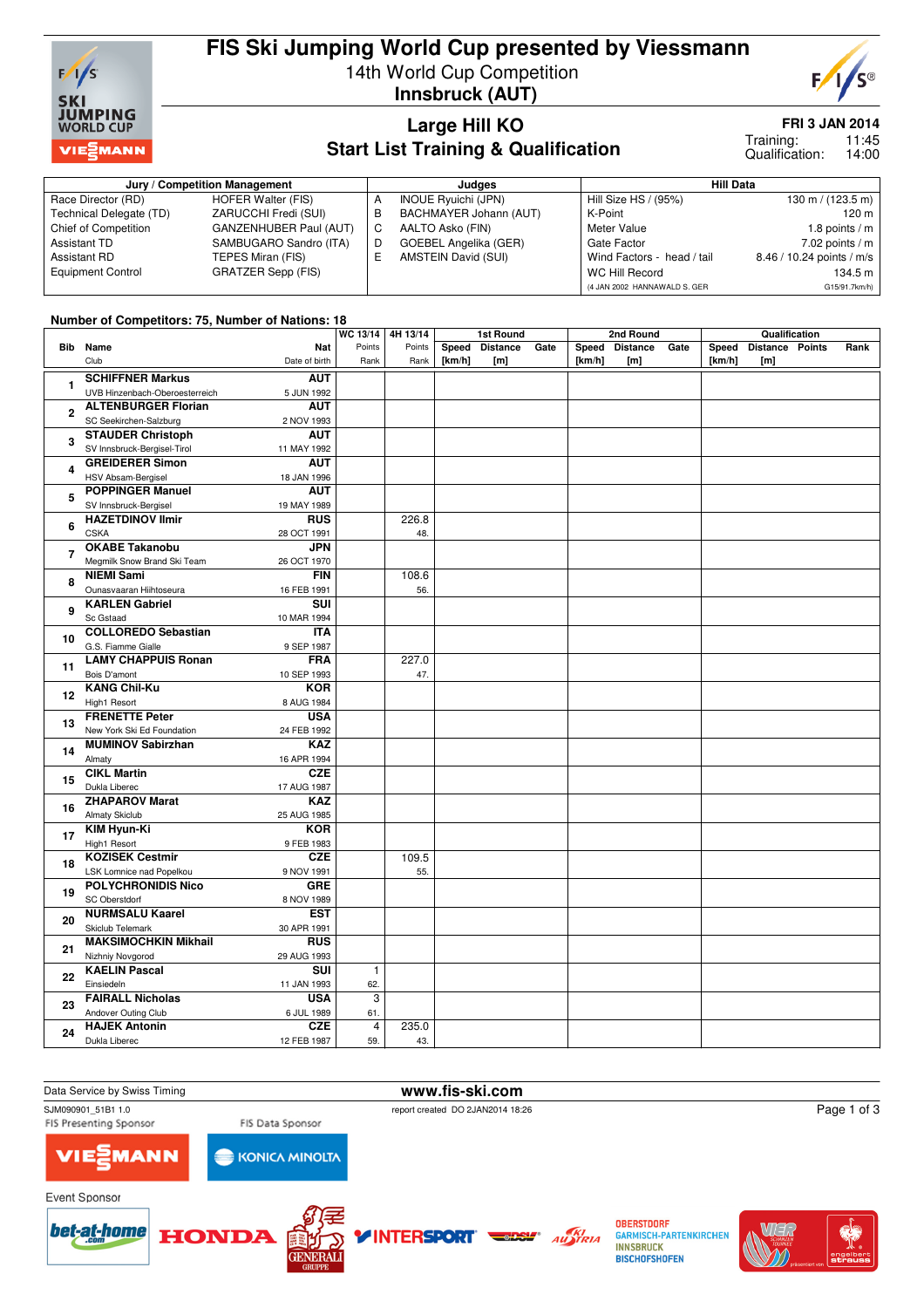

## **FIS Ski Jumping World Cup presented by Viessmann** 14th World Cup Competition **Innsbruck (AUT)**



#### **Large Hill KO Start List Training & Qualification**

**FRI 3 JAN 2014**

11:45 14:00 Training: Qualification:

|    |                                                                                  | WC 13/14                 | 4H 13/14       | <b>1st Round</b> |                        | 2nd Round |                 |                        | Qualification |                 |                               |  |      |
|----|----------------------------------------------------------------------------------|--------------------------|----------------|------------------|------------------------|-----------|-----------------|------------------------|---------------|-----------------|-------------------------------|--|------|
|    | Bib Name<br>Club<br>Date of birth                                                | Points<br>Nat<br>Rank    | Points<br>Rank | Speed<br>[km/h]  | <b>Distance</b><br>[m] | Gate      | Speed<br>[km/h] | <b>Distance</b><br>[m] | Gate          | Speed<br>[km/h] | <b>Distance Points</b><br>[m] |  | Rank |
| 25 | <b>DAMJAN Jernej</b><br>SSK Sam Ihan<br>28 MAY 1983                              | 9<br><b>SLO</b><br>58.   | 367.3<br>34.   |                  |                        |           |                 |                        |               |                 |                               |  |      |
| 26 | <b>NAGLIC Tomaz</b>                                                              | <b>SLO</b><br>10         | 230.9          |                  |                        |           |                 |                        |               |                 |                               |  |      |
|    | SSK Alpina Ziri<br>18 JUL 1989                                                   | 56.                      | 46.            |                  |                        |           |                 |                        |               |                 |                               |  |      |
| 27 | <b>DELLASEGA Roberto</b>                                                         | <b>ITA</b><br>10         |                |                  |                        |           |                 |                        |               |                 |                               |  |      |
|    | G.S. FIAMME GIALLE<br>15 JUN 1990<br><b>HLAVA Lukas</b>                          | 56.<br>11<br><b>CZE</b>  | 377.6          |                  |                        |           |                 |                        |               |                 |                               |  |      |
| 28 | Dukla Liberec<br>10 SEP 1984                                                     | 54.                      | 31.            |                  |                        |           |                 |                        |               |                 |                               |  |      |
| 29 | <b>MAEAETTAE Jarkko</b><br>Kainuun Hiihtoseura<br>28 DEC 1994                    | <b>FIN</b><br>13<br>52.  | 380.4<br>29.   |                  |                        |           |                 |                        |               |                 |                               |  |      |
| 30 | <b>ROMASHOV Alexev</b><br><b>RUS</b>                                             | 13                       |                |                  |                        |           |                 |                        |               |                 |                               |  |      |
|    | <b>CSKA</b><br>29 APR 1992                                                       | 52.                      |                |                  |                        |           |                 |                        |               |                 |                               |  |      |
| 31 | <b>JUSTIN Rok</b><br>SSD Stol Zirovnica<br>6 APR 1993                            | <b>SLO</b><br>15<br>51.  | 225.4<br>49.   |                  |                        |           |                 |                        |               |                 |                               |  |      |
|    | <b>BOYD-CLOWES Mackenzie</b><br>CAN                                              | 18                       | 253.5          |                  |                        |           |                 |                        |               |                 |                               |  |      |
| 32 | Altius Nordic Ski Club<br>13 JUL 1991                                            | 48.                      | 39.            |                  |                        |           |                 |                        |               |                 |                               |  |      |
|    | <b>DESCOMBES SEVOIE Vincent</b>                                                  | <b>FRA</b><br>18         |                |                  |                        |           |                 |                        |               |                 |                               |  |      |
| 33 | Club des sports Chamonix<br>9 JAN 1984                                           | 48.                      |                |                  |                        |           |                 |                        |               |                 |                               |  |      |
| 34 | <b>NOR</b><br><b>JACOBSEN Anders</b>                                             | 21                       | 474.4          |                  |                        |           |                 |                        |               |                 |                               |  |      |
|    | Ringkollen Skiklubb<br>17 FEB 1985                                               | 46.                      | 21.            |                  |                        |           |                 |                        |               |                 |                               |  |      |
| 35 | <b>WATASE Yuta</b>                                                               | <b>JPN</b><br>23         | 245.2          |                  |                        |           |                 |                        |               |                 |                               |  |      |
|    | Megmilk Snow Brand Ski Team<br>8 AUG 1982<br><b>KORNILOV Denis</b><br><b>RUS</b> | 44.<br>23                | 42.<br>234.0   |                  |                        |           |                 |                        |               |                 |                               |  |      |
| 36 | Sdushor N. Novgorod Dinamo<br>17 AUG 1986                                        | 44.                      | 44.            |                  |                        |           |                 |                        |               |                 |                               |  |      |
|    | <b>KOIVURANTA Anssi</b>                                                          | <b>FIN</b><br>26         | 387.6          |                  |                        |           |                 |                        |               |                 |                               |  |      |
| 37 | Kuusamon Erä-Veikot<br>3 JUL 1988                                                | 43.                      | 25.            |                  |                        |           |                 |                        |               |                 |                               |  |      |
| 38 | <b>FETTNER Manuel</b>                                                            | <b>AUT</b><br>33         |                |                  |                        |           |                 |                        |               |                 |                               |  |      |
|    | SV Innsbruck-Bergisel-Tirol<br>17 JUN 1985<br><b>HILDE Tom</b><br><b>NOR</b>     | 40.<br>38                | 260.2          |                  |                        |           |                 |                        |               |                 |                               |  |      |
| 39 | Asker Skiklubb<br>22 SEP 1987                                                    | 38.                      | 37.            |                  |                        |           |                 |                        |               |                 |                               |  |      |
| 40 | <b>MATURA Jan</b>                                                                | <b>CZE</b><br>38         | 384.6          |                  |                        |           |                 |                        |               |                 |                               |  |      |
|    | Dukla Liberec<br>29 JAN 1980                                                     | 38.                      | 27.            |                  |                        |           |                 |                        |               |                 |                               |  |      |
| 41 | <b>HAYBOECK Michael</b>                                                          | <b>AUT</b><br>43         | 537.8          |                  |                        |           |                 |                        |               |                 |                               |  |      |
|    | UVB Hinzenbach-Oberoesterreich<br>5 MAR 1991<br><b>KUBACKI Dawid</b>             | 37.<br>52<br><b>POL</b>  | 8.             |                  |                        |           |                 |                        |               |                 |                               |  |      |
| 42 | TS Wisla Zakopane<br>12 MAR 1990                                                 | 36.                      |                |                  |                        |           |                 |                        |               |                 |                               |  |      |
| 43 | <b>GEIGER Karl</b><br><b>GER</b>                                                 | 53                       | 111.0          |                  |                        |           |                 |                        |               |                 |                               |  |      |
|    | <b>SC Oberstdorf</b><br>11 FEB 1993                                              | 34.                      | 54.            |                  |                        |           |                 |                        |               |                 |                               |  |      |
| 44 | <b>HVALA Jaka</b>                                                                | 53<br><b>SLO</b>         | 374.5          |                  |                        |           |                 |                        |               |                 |                               |  |      |
|    | Ssk Ponikve<br>15 JUL 1993<br><b>DESCHWANDEN Gregor</b>                          | 34.<br>58<br><b>SUI</b>  | 32.<br>247.9   |                  |                        |           |                 |                        |               |                 |                               |  |      |
| 45 | Horw<br>27 FEB 1991                                                              | 33.                      | 41.            |                  |                        |           |                 |                        |               |                 |                               |  |      |
| 46 | <b>INGVALDSEN Ole Marius</b><br><b>NOR</b>                                       | 71                       | 128.2          |                  |                        |           |                 |                        |               |                 |                               |  |      |
|    | Steinkjer Skiklubb<br>2 OCT 1985                                                 | 32.                      | 50.            |                  |                        |           |                 |                        |               |                 |                               |  |      |
| 47 | <b>MURANKA Klemens</b><br><b>POL</b><br>31 AUG 1994                              | 82<br>31.                | 525.5<br>12.   |                  |                        |           |                 |                        |               |                 |                               |  |      |
|    | TS Wisla Zakopane<br><b>VELTA Rune</b><br><b>NOR</b>                             | 90                       | 253.5          |                  |                        |           |                 |                        |               |                 |                               |  |      |
| 48 | Lommedalen II<br>19 JUL 1989                                                     | 29.                      | 39.            |                  |                        |           |                 |                        |               |                 |                               |  |      |
| 49 | <b>KOFLER Andreas</b>                                                            | AUT<br>93                | 522.5          |                  |                        |           |                 |                        |               |                 |                               |  |      |
|    | SV Innsbruck-Bergisel-Tirol<br>17 MAY 1984<br><b>KRAFT Stefan</b>                | 28.<br>94<br>AUT         | 13.<br>348.7   |                  |                        |           |                 |                        |               |                 |                               |  |      |
| 50 | SV Schwarzach-Salzburg<br>13 MAY 1993                                            | 27.                      | 35.            |                  |                        |           |                 |                        |               |                 |                               |  |      |
| 51 | <b>JANDA Jakub</b>                                                               | <b>CZE</b><br>95         | 120.0          |                  |                        |           |                 |                        |               |                 |                               |  |      |
|    | Dukla Liberec<br>27 APR 1978                                                     | 26.                      | 52.            |                  |                        |           |                 |                        |               |                 |                               |  |      |
| 52 | <b>NEUMAYER Michael</b><br>SK Berchtesgaden<br>15 JAN 1979                       | <b>GER</b><br>112<br>25. | 530.5<br>11.   |                  |                        |           |                 |                        |               |                 |                               |  |      |
| 53 | <b>LOITZL Wolfgang</b>                                                           | <b>AUT</b><br>114        | 509.9          |                  |                        |           |                 |                        |               |                 |                               |  |      |
|    | WSC Bad Mitterndorf-Steiermark<br>13 JAN 1980                                    | 24.                      | 17.            |                  |                        |           |                 |                        |               |                 |                               |  |      |
| 54 | <b>WANK Andreas</b>                                                              | <b>GER</b><br>117        | 521.5          |                  |                        |           |                 |                        |               |                 |                               |  |      |
|    | WSV Oberhof 05<br>18 FEB 1988                                                    | 22.                      | 14.            |                  |                        |           |                 |                        |               |                 |                               |  |      |

# Data Service by Swiss Timing **www.fis-ski.com**<br>
SJM090901 51B1 1.0<br>
Feport created DO 2JAN2014 18:2

SJM090901\_51B1 1.0 report created DO 2JAN2014 18:26<br>FIS Presenting Sponsor FIS Data Sponsor FIS Presenting Sponsor

Page 2 of 3



Event Sponsor





FIS Data Sponsor

**KONICA MINOLTA** 



**OBERSTDORF GARMISCH-PARTENKIRCHEN INNSBRUCK BISCHOFSHOFEN**